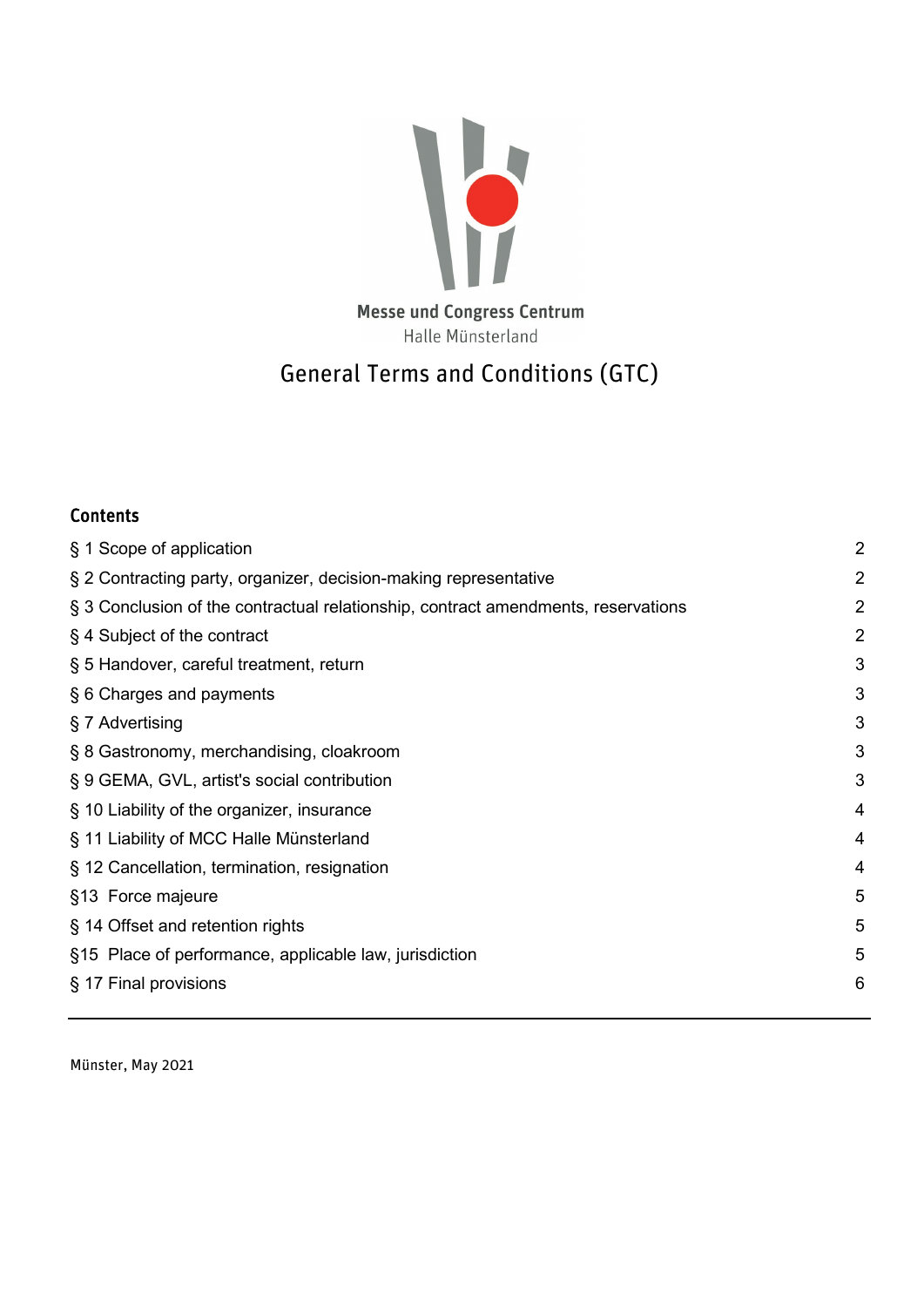### <span id="page-1-0"></span>§ 1 Scope of application

1. These General Terms and Conditions (GTC) of Messe und Congress Centrum Halle Münsterland GmbH (hereinafter referred to as "MCC Halle Münsterland") apply to the provision of event spaces, halls and rooms of MCC Halle Münsterland (hereinafter referred to as "Venue"). They also apply to the provision of event-related works and services during events as well as to the provision of mobile equipment and technology.

2. These GTC apply to natural persons (hereinafter referred to as private individuals), persons acting for commercial purposes, legal entities under private and public law and to special funds under public law (hereinafter referred to as companies). With regard to companies, these GTC also apply to all future contractual relationships - including those that are repeated over several years.

3. Additional contractual terms and conditions, or contractual terms and conditions that vary therefrom, of the event organizer apply only if MCC Halle Münsterland has explicitly accepted them in writing. If contractual provisions to the contrary are agreed with the organizer that differ from these GTC, such individual agreements always have precedence over the corresponding provision within the GTC and within the safety and fire protection regulations.

#### <span id="page-1-1"></span>§ 2 Contracting party, organizer, decision-making representative

1. The contractual partners are MCC Halle Münsterland and the organizer designated in the contract. If the organizer is carrying out the event for a third party (e.g. as an agency), it must disclose this to MCC Halle Münsterland and name the third party to MCC Halle Münsterland in writing, at the latest at the conclusion of the contract. The organizer, as contractual partner of MCC Halle Münsterland, remains responsible for all obligations incumbent upon the "organizer" per the wording of these GTC. A change of organizer or a paid or unpaid transfer of the venue in whole or in part to a third party requires the express written consent of MCC Halle Münsterland.

2. Prior to the event, the organizer must name to MCC Halle Münsterland in writing a decision-making representative in charge of managing the event who, at the request of MCC Halle Münsterland, will perform the functions and tasks of event director in accordance with the North Rhine-Westphalia Regulation on the Construction and Operation of Special Buildings (Nordrhein-Westfälischen Verordnung über den Bau und Betrieb von Sonderbauten - SBauVO).

3. Non-performance of the obligations incumbent on the organizer under these GTC may lead to the restriction or cancellation of the event.

#### <span id="page-1-2"></span>§ 3 Conclusion of the contractual relationship, contract amendments, reservations

1. Verbal, electronic or written reservations for a specific event date only keep the option open to subsequently conclude a contract. They are only assigned for a limited period of time and are non-binding with regard to the subsequent conclusion of the contract. They end no later than the expiry of the (return) deadline stated in the reservation or in the contract (return). There is no entitlement to extend an expiring option. Reservations and event options are not transferable to third parties. The repeated execution of an event or the repeated provision of rooms and spaces on certain dates do not create any rights for the future, unless such an individual regulation has been included in the contract.

2. Event contracts must be concluded in text form and signed by both parties to be valid.

3. If MCC Halle Münsterland sends the organizer unsigned copies of a contract proposal, the contract will only be considered as being concluded when the organizer signs two copies, sends them to MCC Halle Münsterland within the return period specified in the contract and receives back a countersigned copy of the contract. The offer and the signed contract copies may be transmitted electronically or by post.

4. If any amendments or additions to the contract are made in relation to the performance of the contract, the text form requirement is deemed to have been met if the respective declaration is transmitted in electronic form or by fax and confirmed by the other party. Verbal agreements must be confirmed in the same manner immediately in text form. Near-term requirements and the assembly of media and event facilities can also be confirmed by a handover protocol.

### <span id="page-1-3"></span>§ 4 Subject of the contract

1. Subject of the contract is the provision of areas and rooms within the designated venue for the purpose of use stated by the organizer as well as the provision of event-accompanying services. The venue is provided on the basis of authorised emergency access routes and seating plans, which the organiser may view at any time. New organizer layouts, or those deviating from already approved plans, must be submitted to the competent building authority in good time before the event (at least 6 weeks in advance) for approval. The organizer bears the costs and risks of official approvability.

2. The organizer has a limited right of use to general traffic areas, paths, toilets, cloakrooms, and entrance areas for the duration of its event. In particular, the organizer must tolerate the shared use of these areas by third parties. If several events take place in the venue at the same time, each organizer must behave in such a manner, as far as possible, that no mutual disturbance of the other event occurs respectively. The organizer has no contractual claim to another organizer's event being restricted.

3. Functional rooms and areas in the venue, such as workshop areas, technical rooms and offices, are not part of the contract and are not provided to the organizer, unless otherwise stipulated in the contract or in an annex to the contract. This also applies to all wall and building surfaces as well as to windows, ceilings and wall surfaces outside the venue, in particular in general circulation areas and the entrance areas.

4. A change in the event title, the event time frame, the type of event, agreed event content, purpose of use or a change of the contracting party as well as any kind of "third party leasing" (e.g. sub-letting for a fee or free of charge) requires the prior written consent of MCC Halle Münsterland. Consent can be refused with no explanation. Approval is only possible if MCC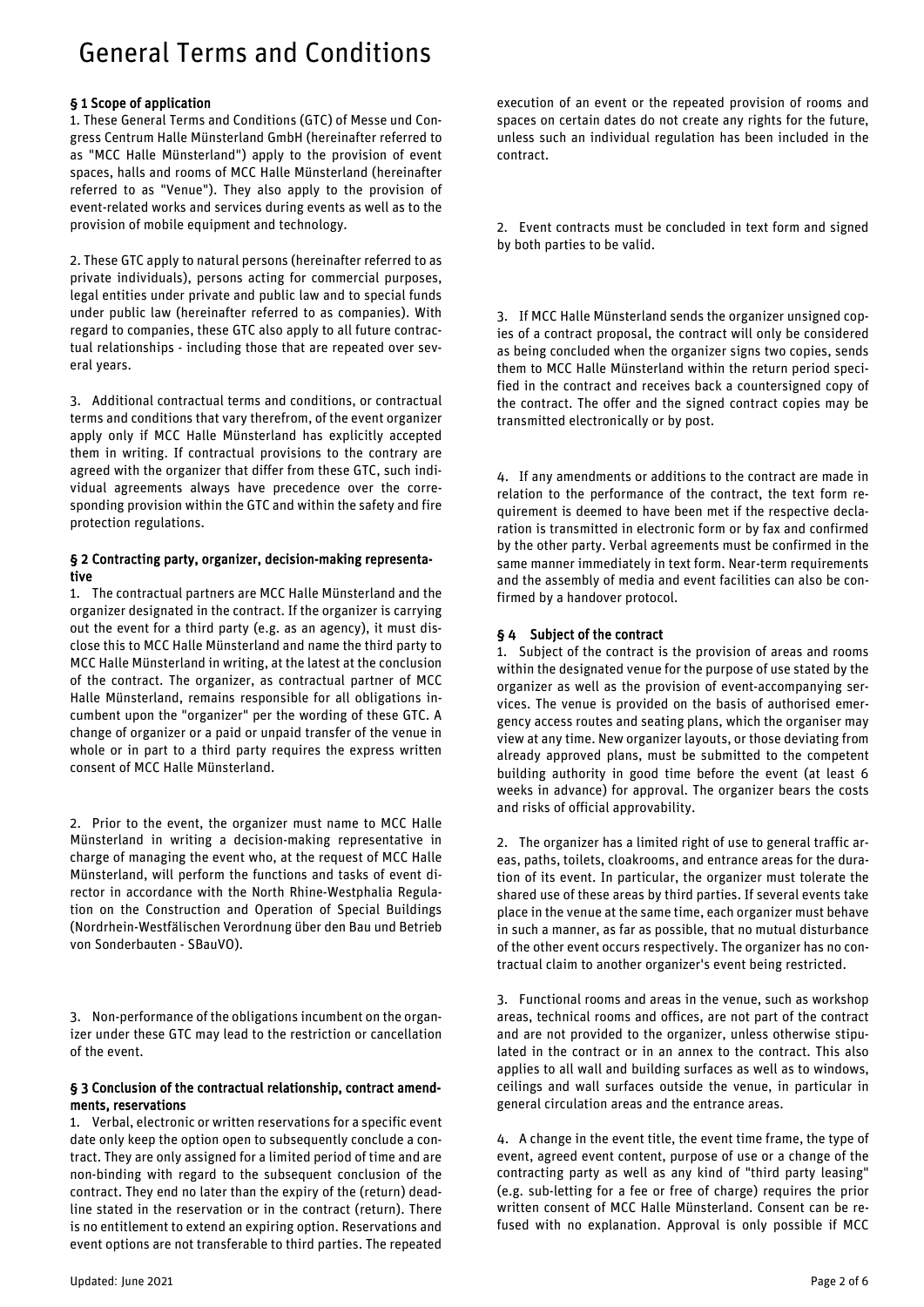Halle Münsterland's interests are not affected, in particular with regard to existing or planned events.

### <span id="page-2-0"></span>§ 5 Handover, careful treatment, return

1. If the organizer has no objections at the handover of the venue and its facilities, they shall be deemed to have been accepted without fault, unless they are hidden defects. If the organizer notifies the organizer of any existing damage during the handover, this must be recorded in writing and will be taken into consideration upon return. Both sides may request the handover of a written handover protocol. If the organizer determines damage at a later date or if it or its visitors cause damage, it is obligated to notify MCC Halle Münsterland immediately.

2. Function rooms/spaces/facilities and/or technology must be returned in perfect condition, or at least in the condition in which they were taken over. All objects, structures and decorations brought in by the organizer must be completely removed and the original condition must be restored by the agreed disassembly date. The venue must be returned to MCC Halle Münsterland in a vacated condition.

3. Any necessary repairs or new acquisitions to restore the original condition caused by the event will be carried out by specialist firms at the organizer's expense. Insofar as basic cleaning is included in the user charges, only special cleaning beyond the usual degree will be arranged at the organizer's expense and invoiced to the organizer according to time and material costs.

4. The tacit renewal of the contractual relationship in case of late return is excluded. The provision of Section 545 BGB (German Civil Code) does not apply. If the organizer does not vacate the venue in time, a surcharge of 15% on top of the usual fees will be charged for each started hour. The assertion of further damage claims shall remain reserved in such a case.

### <span id="page-2-1"></span>§ 6 Charges and payments

1. The contractually agreed fees and payment periods are derived from the contract or an annex to the contract. Consumption-related and usage-based components are charged separately. They are listed as additional services in an annex to the contract.

2. Depending on the nature of the event, the expected number of visitors and possible safety and fire risks, in particular as a result of installations, structures, decorations or effects brought into the venue by the organizer, the organizer may incur usagerelated costs due to the necessary presence of a fire safety guard, paramedics, admissions and security personnel or by technical specialists (see Section 40 SBauVO [Special Construction Regulation]).

3. MCC Halle Münsterland is entitled to demand advance payments from the organizer in the amount of the agreed fees and in the amount of the expected consumption and usage-dependent fee components. Unless otherwise contractually agreed, these must be paid to the account of MCC Halle Münsterland no later than 2 weeks before the start of the event.

4. If agreed payments are not made in due time before the event, MCC Halle Münsterland may refuse to provide the meeting venue. In this case, MCC Halle Münsterland shall also be entitled to withdraw from the contract and to claim damages for nonperformance.

5. In the event of late payment, default interest in the amount of 9% above the respective base interest rate of the European

Central Bank will be due. If the organizer is a "private individual or consumer", the interest rate for the payment claim is 5% above the base rate of the European Central Bank. We reserve the right to claim higher damages for late payment.

## <span id="page-2-2"></span>§ 7 Advertising

1. Advertising for the event is the organizer's responsibility. Upon arrangement, MCC Halle Münsterland can undertake advertising measures for payment. It is entitled to refer to the event in the event program and on the Internet, provided that the organizer does not object. The organizer must be mentioned by name on all printed matter, posters, tickets and invitations in order to indicate that a legal relationship only occurs between the organizer and the visitor and not between the visitor and MCC Halle Münsterland.

2. Erecting and mounting advertising panels or posters at the assembly site (on walls, columns, etc.) is only permitted upon separate agreement with MCC Halle Münsterland. After the event, the organizer must immediately remove any and all approved posters and signs. The organizer bears the legal duty to maintain public safety with regard to all advertising measures it carries out on the venue grounds. This also includes the special safety obligation in stormy wind conditions.

3. The organizer irrevocably indemnifies MCC Halle Münsterland from all claims arising from the event or advertising for the event violating any third-party rights (in particular copyrights, image and naming rights, trademark rights, competition rights, privacy rights) or other statutory provisions. The indemnity obligation also extends to all dunning, court and legal costs incurred.

### <span id="page-2-3"></span>§ 8 Gastronomy, merchandising, cloakroom

1. The right to manage gastronomy is reserved to MCC Halle Münsterland and its contracted catering companies. The organizer is not entitled to offer food, drinks, refreshments or similar.

2. The organizer is not permitted, without MCC Halle Münsterland's prior written consent, to order businesspersons of all kinds (photographers, flower sellers, exhibitors, etc.) for its events or to become commercially active beyond the immediate execution of the event. If MCC Halle Münsterland gives its approval, a percentage of the sales revenue, which is determined separately, must be paid to MCC Halle Münsterland.

3. The management of visitor cloakrooms at public events is the responsibility of MCC Halle Münsterland. MCC Halle Münsterland decides on whether and to what extent the cloakroom will be provided for the respective event. The cloakroom fee is payable by the visitor in accordance with the posted fee. In this case, the organizer must ensure that all event visitors hand in their coats. For private events, the organizer may request that visitor cloakrooms be staffed and assume the cloakroom management costs. Unless cloakroom management is commissioned, MCC Halle Münsterland shall not be liable in the event of a loss of visitors' items stored in cloakroom areas.

### <span id="page-2-4"></span>§ 9 GEMA, GVL, artist's social contribution

1. The timely registration and payment of fees for the performance or reproduction of works protected by copyright through the GEMA (Gesellschaft für musikalische Aufführungs- und mechanische Vervielfältigungsrechte [Society for Musical Performance and Mechanical Reproduction Rights]) - or the GVL (Gesellschaft zur Verwertung von Leistungsschutzrechte mbH [Collecting society for neighbouring rights]) are the sole obligation of the organizer. MCC Halle Münsterland may demand that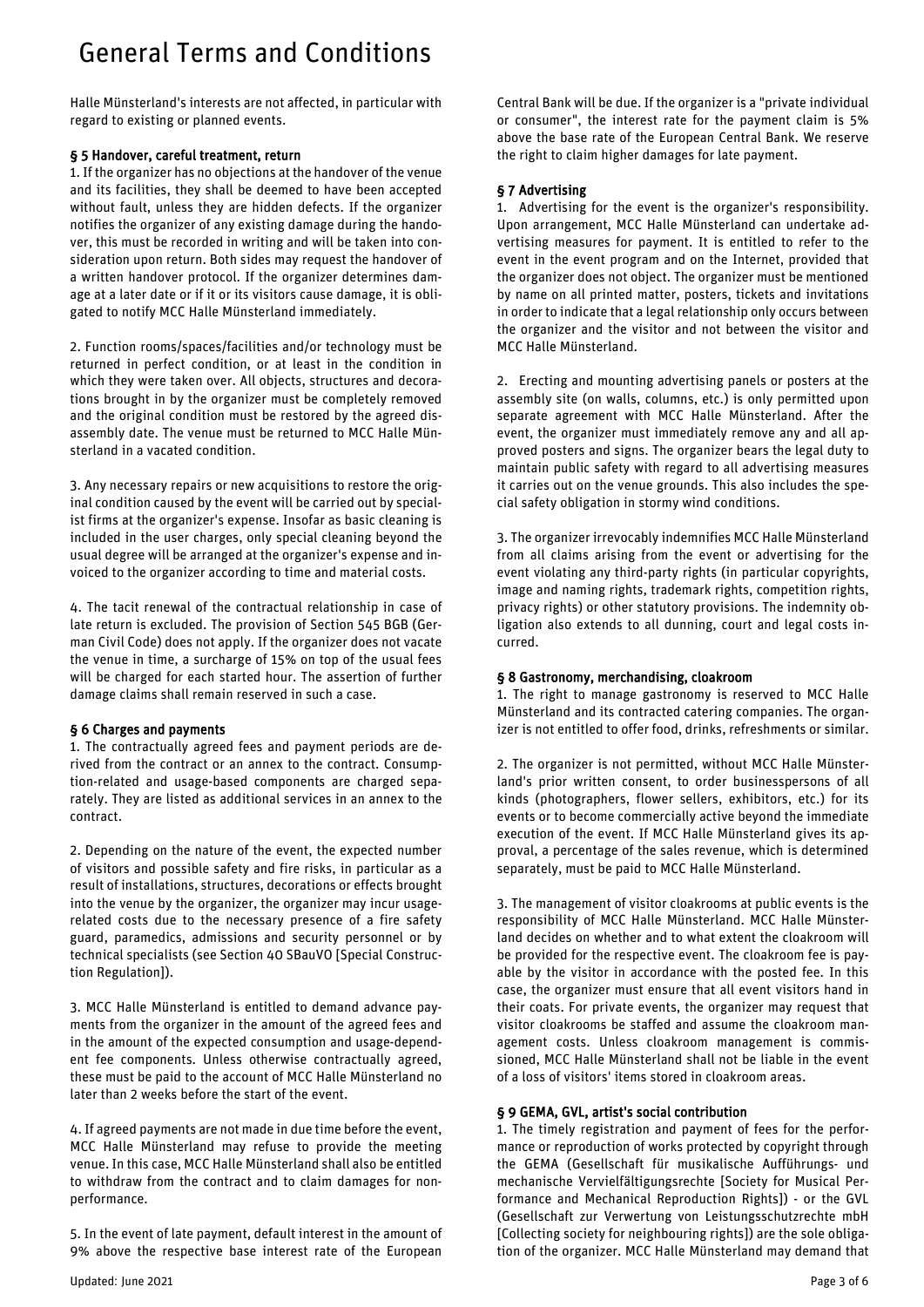the organizer provide written proof of registration of the event with GEMA or GVL in good time before the event, written proof of invoicing by GEMA or GVL or written proof of payment of the fees to GEMA/GVL. If the organizer is not willing or able to prove payment of the fee, MCC Halle Münsterland may demand the payment of a security deposit from the organizer in the amount of the anticipated GEMA fees in due time until at least 14 days before the event.

2 The organizer must fulfil all obligations according to the Artists Social Security Act. It indemnifies MCC Halle Münsterland from all claims.

### <span id="page-3-0"></span>§ 10 Liability of the organizer, insurance

1. The organizer bears the legal duty to maintain safety in the venue for all installations and structures it brings into the venue as well as for the safe brought in by him as well as for the safe course of its event.

2. The organizer must return the venue to MCC Halle Münsterland in the condition in which it took it over from MCC Halle Münsterland. The organizer shall be liable for all damages caused by it, its assistants and vicarious agents, its guests and visitors in connection with the event according to the legal regulations.

3. The Lessee's liability also includes damages resulting in third-party events being unable to be carried out as planned or in damage caused by tumultuous riots, demonstrations, fire, panic and similar occurrences caused by the event (event-related risks).

4. The organizer indemnifies MCC Halle Münsterland against all third-party claims asserted in connection with the event insofar as these are the responsibility of the organizer, its assistants and vicarious agents, its guests or the event visitors.

5. Any fault of MCC Halle Münsterland in the occurrence of damage musts be considered proportionately in its amount. The liability of MCC Halle Münsterland and the city to ensure the venue's safe building condition in accordance with Section 836 BGB remains unaffected.

6. The organizer is obligated, upon MCC Halle Münsterland's request, to take out event liability insurance with cover for individual property damage of at least 5 million euros (five million euros) and 500,000 euros (five hundred thousand euros) for financial losses and to prove this to MCC Halle Münsterland upon request. Taking out insurance does not result in a limitation of the client's liability in its amount.

### <span id="page-3-1"></span>§ 11 Liability of MCC Halle Münsterland

1. The no-fault liability of MCC Halle Münsterland for damages for initial defects (Section 536a paragraph 1 BGB) of the venue and its facilities is excluded. This does not affect the claim for a reduction of fees due to defects, insofar as the MCC Halle Münsterland is notified of the defect, if this defect is apparent, or of the intention of reduction during the period in which the venue is provided.

2. MCC Halle Münsterland assumes no liability in the event of loss of items, equipment, structures or other valuables brought in by the organizer, unless a pecuniary or special custody agreement has been made.

3. MCC Halle Münsterland's liability for simple negligence is excluded, as far as no material contractual obligations are violated.

4. In case of a breach of essential contractual obligations (cardinal obligations), MCC Halle Münsterland's liability for damages in cases of simple negligence shall be limited to the foreseeable, contract-typical, direct average damage according to the type of agreement. Among cardinal obligations are those, the fulfilment of which renders possible a correct execution of the contract, and on the adherence to which the contractual partner regularly relies and can rely, i.e. the essential contractual obligations.

5. Insofar as liability is excluded or limited according to the provisions of these General Terms and Conditions, this shall also apply to MCC Halle Münsterland's assistants and vicarious agents.

6. The above exclusions and limitations of liability shall not apply to culpable injury to life, limb or health of persons and in the case of the express assurance of attributes.

### <span id="page-3-2"></span>§ 12 Cancellation, termination, resignation

1. If the organizer does not carry out the event at the agreed time for a reason for which MCC Halle Münsterland is not responsible, then the organizer is obligated to compensate for the agreed usage fee. The same applies if the organizer withdraws from the contract or terminates it without notice unless it is entitled to an individually agreed or mandatory statutory right of termination or withdrawal. In the event of cancellation or withdrawal, the cancellation shall amount to

- up to 12 months before start of use 30%
- up to 6 months before start of use 50%
- up to 3 months before start of use 75%
- thereafter 90%

of the agreed usage fees. Cancellation or withdrawal must be submitted in writing and must be received by MCC Halle Münsterland within the specified deadlines.

2. Costs incurred as a result of the cancellation of the event for services already commissioned by third parties (security service, medical service, fire brigade, cloakroom staff, technology, etc.) must be reimbursed by the organizer in individual cases subject to documentary evidence thereof, unless these costs are included and listed in the usage fees in accordance with Section 1.

The organizer is at liberty to prove that no or significantly lower damage occurred or the expenses are lower than the demanded cancellation fee.

4. If MCC Halle Münsterland has suffered a greater loss, MCC Halle Münsterland shall be entitled to demonstrate the damage in the appropriate amount instead of the lump-sum cancellation fee and to demand compensation from the organizer.

5. If MCC Halle Münsterland succeeds in renting the venue to a third party for consideration, the compensation pursuant to clause 1 shall remain, provided the transfer to the third party was also possible on another event date.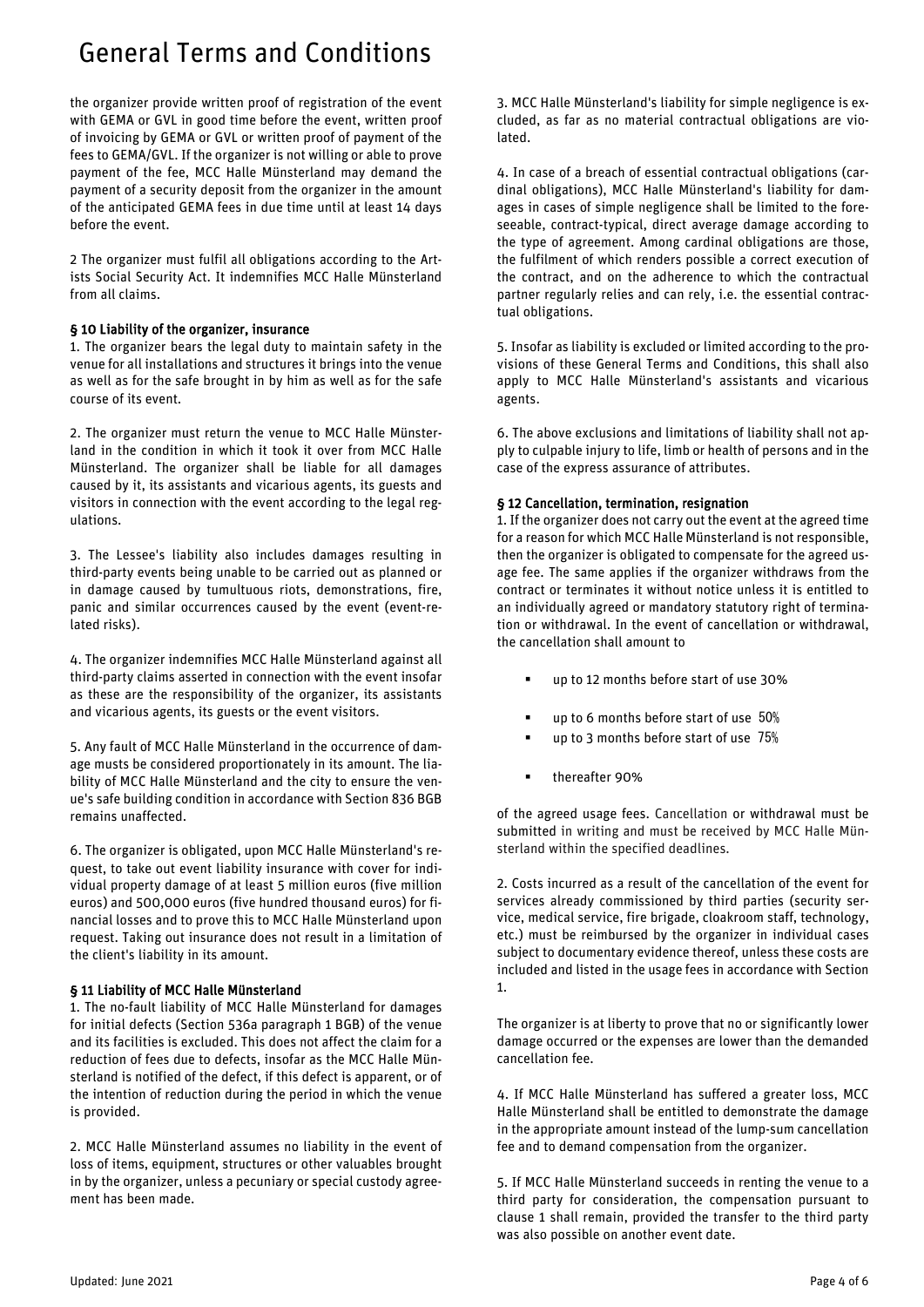6. The MCC Halle Münsterland is entitled to extraordinarily terminate the contract or to withdraw from the contract in the event of a breach of essential contractual obligations, in particular, if:

- a) the payments to be made by the organizer (fees, security) are not paid or not paid on time,
- b) the purpose of use or agreed event content specified in the contract are changed without the consent of MCC Halle Münsterland,
- c) the organizer grants the venue to a third party as an organizer free of charge or for payment without MCC Halle Münsterland's consent,
- d) the permits and/or permissions required to carry out the event have not been granted or proven,
- e) the organizer has violated statutory regulations, in particular legal regulations pertaining to places of assembly,
- f) the organizer concealed in the contract upon conclusion thereof, in particular when specifying the purpose of use, that the event was being carried out by a "radical, political, religious or pseudo-religious" association or that the event had a corresponding content
- g) the conclusion of the contractually required liability insurance is not proven,
- h) the organizer concealed upon conclusion of contract, in particular when specifying the purpose of use in the contract, that the event is political or (pseudo) religious.

7. If the MCC Halle Münsterland makes use of its right of withdrawal for one of the reasons stated in Section 6, the entitlement to payment of the agreed fees shall remain, but the MCC Halle Münsterland must offset expenses saved.

8. MCC Halle Münsterland is obligated to set a deadline under the threat to refuse performance vis-à-vis the organizer prior to giving notice of termination or withdrawal, insofar as the organizer, taking into account the overall circumstances, is in a position to immediately eliminate the reason for withdrawal or extraordinary termination.

### <span id="page-4-0"></span>§13 Force majeure

1. Force majeure is an external event that has a massive effect on the contractual relationship, which is unpredictable according to human understanding and experience, could not be prevented or made harmless by economically feasible means even by the utmost care that can reasonably be expected in such circumstances.

2. If an event cannot be held on the agreed date due to force majeure, both parties shall be entitled to withdraw from the contract, provided that no agreement can be reached about the postponement of the event.

3. In the event of withdrawal or rescheduling, the organizer shall remain obligated to compensate for expenses already incurred on the part of the operator. The expenses include the costs for external services that have already been commissioned as well as the costs incurred by the operator to prepare for the execution of the event. Regardless of their actual amount, these costs may be compensated at a flat rate of up to 25% of the agreed fees, unless the organizer objects. If the costs are billed according to actual expenditure, there is no limit to the amount. In addition, both contracting parties shall be released from their payment and performance obligations.

4. The number of visitors present as well as the absence of speakers, lecturers, artists and other participants in the event fall within the organiser's sphere of risk. The latter also applies to external occurrences that have an impact on the event, such as demonstrations and threats, which are usually influenced by the type of event, its content and the media perception of the event. It is recommended that the organizer take out interruption and cancellation insurance for its event if it wishes to cover the related financial risks accordingly.

5. The regulations according to Sections 1 to 4 shall apply accordingly if the event cannot be carried out or can only be carried out to a limited extent as a result of an acute pandemic situation in accordance with the Infection Protection Act (Infektionsschutzgesetz) and the ordinances or official orders based thereon.

6. Clause 5 shall not apply if the organiser can claim state or municipal economic aid or default insurance.

### <span id="page-4-1"></span>§ 14 Offset and retention rights

The organizer only retains offset and retention rights vis-à-vis MCC Halle Münsterland if its counterclaims have been legally established, are uncontested or acknowledged by MCC Halle Münsterland.

### <span id="page-4-2"></span>§15 Place of performance, applicable law, jurisdiction

1. The place of performance for all claims arising from the contract is Münster. The law of the Federal Republic of Germany applies.

2. If the organizer is a merchant, a legal entity under public law or a special fund under public law, the place of jurisdiction is agreed to be Münster.

### § 16 Data processing, data protection

1. MCC Halle Münsterland provides the organizer with the property specified in the contract to carry out events and provides event-related services through its own employees as well as through commissioned service providers. For the fulfilment of the contractually agreed business purposes, the personal data transmitted by the organizer to MCC Halle Münsterland is processed in accordance with the provisions of the EU General Data Protection Regulation (GDPR) and the Federal Data Protection Act (Bundesdatenschutzgesetz - BDSG). For its part, the organizer is obligated to inform all data subjects whose data is transmitted to the MCC Halle Münsterland in the course of the planning and implementation of the event, about the purposes specified in sections 1 to 5.

2. Service providers for event-related services receive personal data of the organizer and its decision-making representatives from MCC Halle Münsterland to perform their services, insofar as this is necessary for the performance of the contract or is in accordance with the legitimate interests of the organizer pursuant to Art. 6 para. 1 (f) GDPR. In addition, MCC Halle Münsterland uses the organizer's data for mutual information and communication before, during and after an event as well as for its own event-related offerings.

3. Personal data of the organizer, the event director and its decision-making representatives may also be transmitted to the competent departments/authorities, in particular the police, the fire brigade, the public order office and the medical and ambulance service, in order to coordinate the security concept for the event.

4. MCC Halle Münsterland reserves the right to use the data of the organizer and its designated decision-making